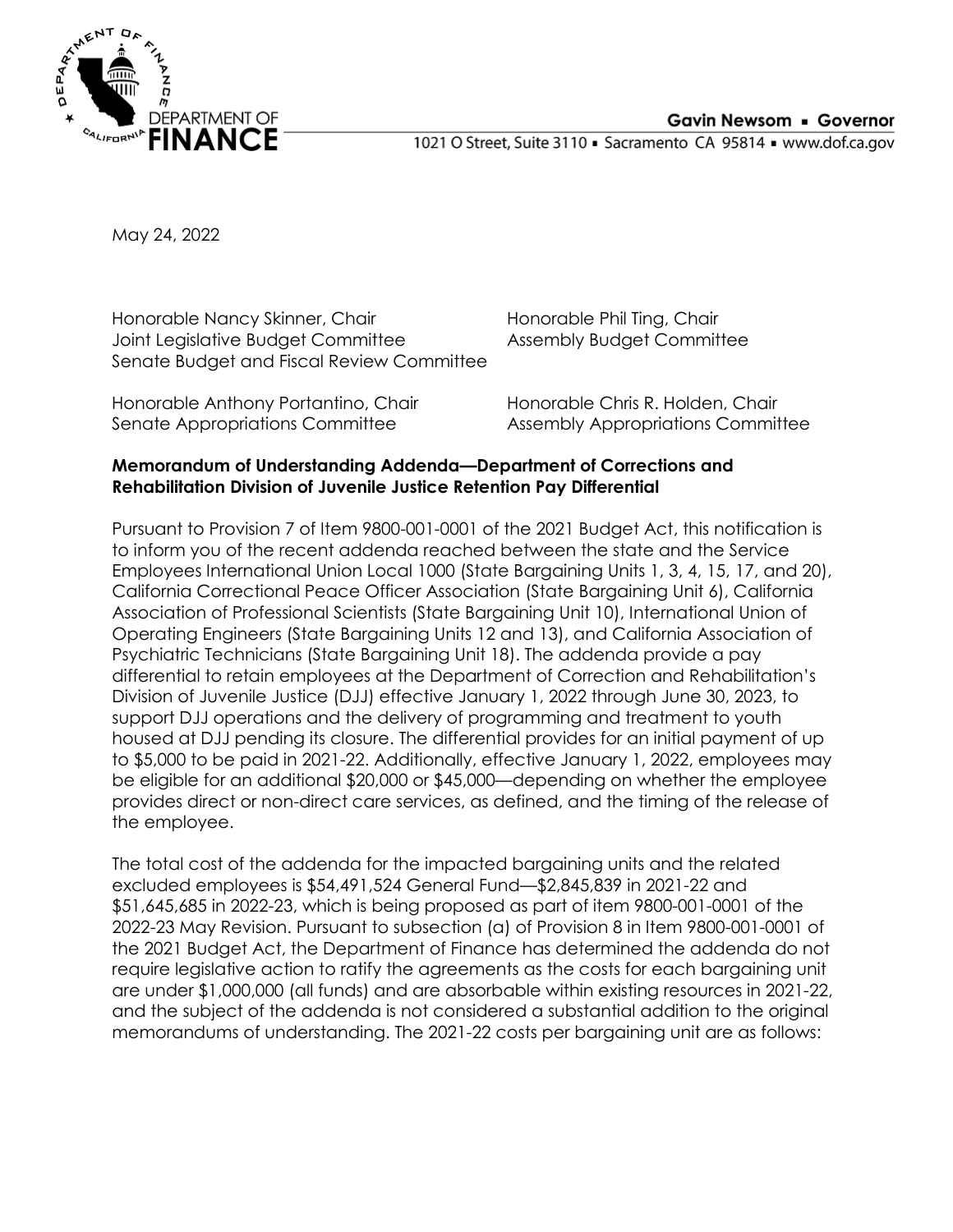| Addendum |                                                                                 | Agreement   | 2021-22                   |
|----------|---------------------------------------------------------------------------------|-------------|---------------------------|
| No.      | <b>Bargaining Unit</b>                                                          | <b>Date</b> | <b>Estimated Cost (1)</b> |
| 22-016   | Service Employees International Union<br>Local 1000 (State Bargaining Unit 1)   | 04/21/22    | \$419,835                 |
| 22-016   | Service Employees International Union<br>Local 1000 (State Bargaining Unit 3)   | 04/21/22    | \$512,323                 |
| 22-016   | Service Employees International Union<br>Local 1000 (State Bargaining Unit 4)   | 04/21/22    | \$400,996                 |
| 22-016   | Service Employees International Union<br>Local 1000 (State Bargaining Unit 15)  | 04/21/22    | \$246,519                 |
| 22-016   | Service Employees International Union<br>Local 1000 (State Bargaining Unit 17)  | 04/21/22    | \$133,486                 |
| 22-016   | Service Employees International Union<br>Local 1000 (State Bargaining Unit 20)  | 04/21/22    | \$241,136                 |
| 22-019   | California Association of Professional<br>Scientists (State Bargaining Unit 10) | 04/18/22    | \$5,383                   |
| 22-020   | International Union of Operating<br>Engineers (State Bargaining Unit 12)        | 04/15/22    | \$298,191                 |
| 22-020   | International Union of Operating<br>Engineers (State Bargaining Unit 13)        | 04/15/22    | \$79,661                  |
| 22-021   | California Association of Psychiatric<br>Technicians (State Bargaining Unit 18) | 03/22/22    | \$48,696                  |

(1) On August 26, 2021, Finance noticed the Joint Legislative Budget Committee regarding the pay differential for State Bargaining Unit 6 (referred to as Pay Differential 451) although no agreement had been reached with the union at the time. The state and State Bargaining Unit 6 since entered into an agreement on March 17, 2022. Current year costs were funded through Pay Differential 451; therefore, no additional funding is necessary.

The addenda have been posted to the [CalHR website](https://gcc02.safelinks.protection.outlook.com/?url=https%3A%2F%2Fwww.calhr.ca.gov%2Fstate-hr-professionals%2Fpages%2Fbargaining-contracts.aspx&data=04%7C01%7CPatrick.Campion%40dof.ca.gov%7C43b71e547c0742f2d36b08d9ba977f75%7Cf372b60004a347b8bed2800ecd61ebd2%7C0%7C0%7C637745982112705546%7CUnknown%7CTWFpbGZsb3d8eyJWIjoiMC4wLjAwMDAiLCJQIjoiV2luMzIiLCJBTiI6Ik1haWwiLCJXVCI6Mn0%3D%7C3000&sdata=YHfQALW3ip0m0r%2Be3s9RQ8%2FGAkXlOv0TnS4no59P%2Fss%3D&reserved=0) in its entirety.

If you have any questions or need additional information regarding this matter, please call Evelyn Suess, Principal Program Budget Analyst, at (916) 445-3274.

KEELY MARTIN BOSLER **Director** By:

Eina L.

ERIKA LI Chief Deputy Director

cc: On following page